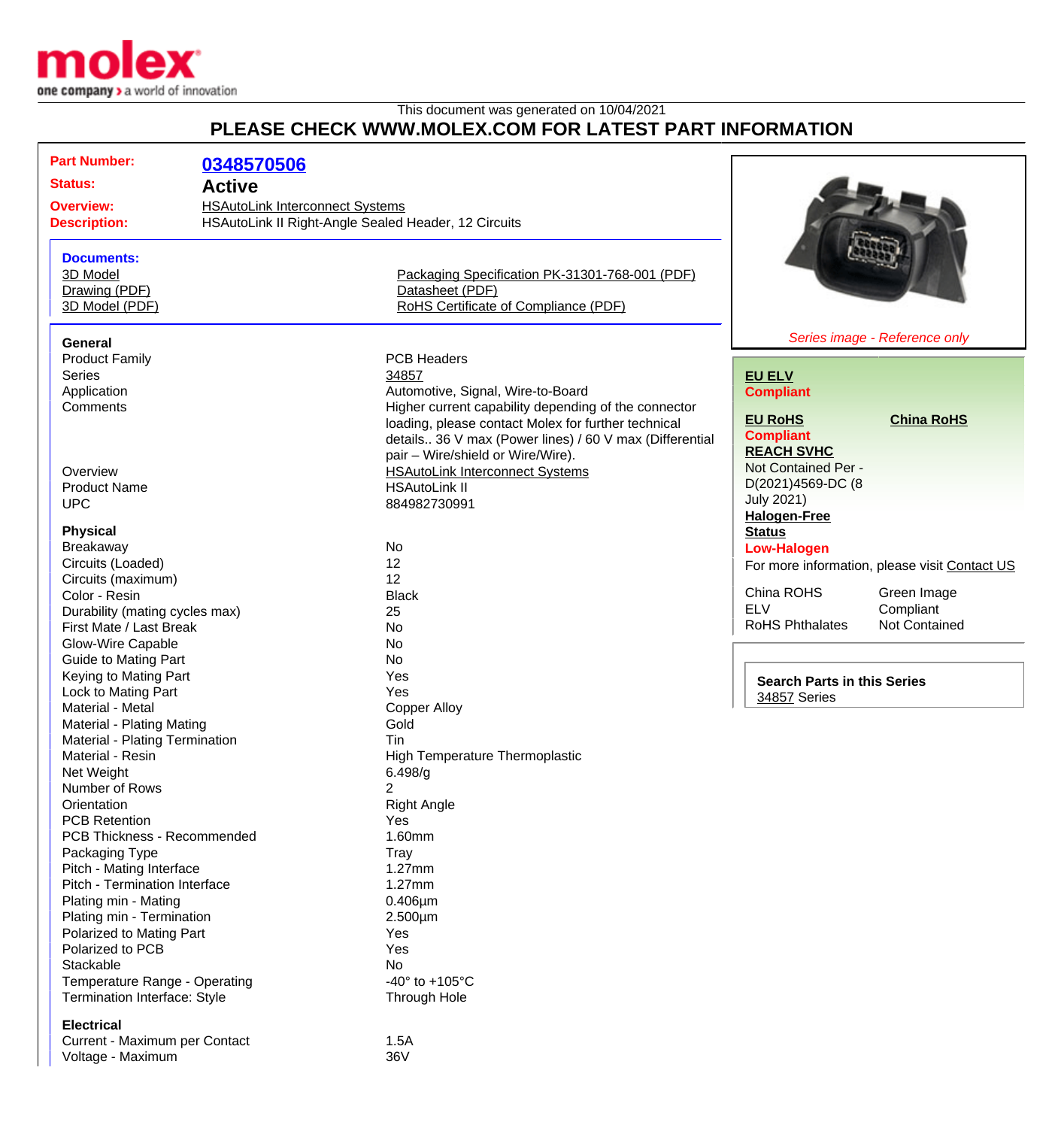**Material Info**

**Reference - Drawing Numbers** Packaging Specification PK-31301-768-001<br>Sales Drawing Subsetted Care Research CD-34857-001-000

SD-34857-001-000

## This document was generated on 10/04/2021 **PLEASE CHECK WWW.MOLEX.COM FOR LATEST PART INFORMATION**